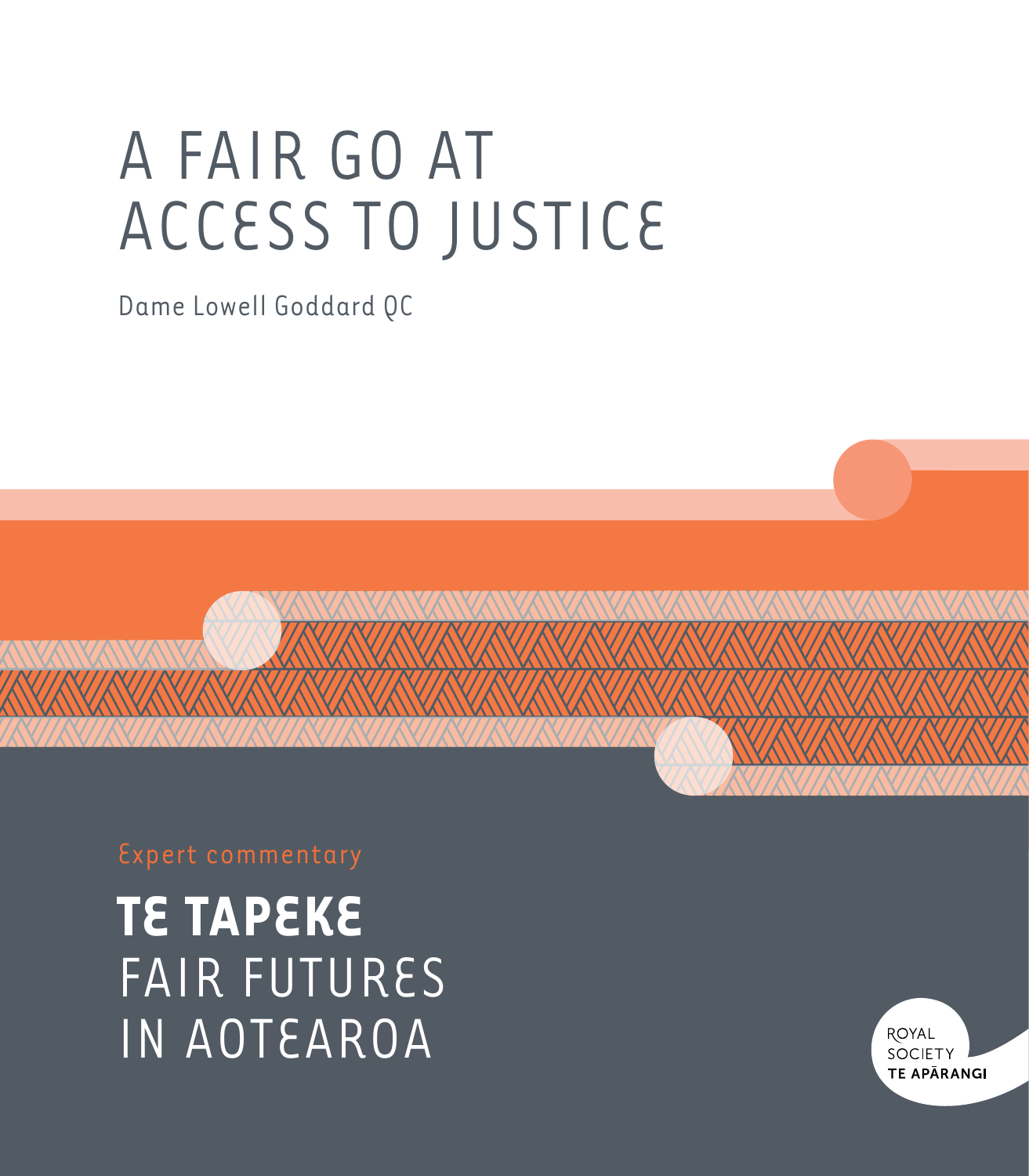#### **TE TAPEKE** FAIR FUTURES

Royal Society Te Apārangi has convened a multidisciplinary panel of leading experts\* to examine issues of equality, equity, and fairness in Aotearoa.

The panel's name, **Te Tapeke**, comes from 'ka tapeke katoa te iwi'† and conveys valuing and including all people. This expert commentary expresses the view of the author.

#### Lowell Goddard DNZM QC

Ngāti Kahungunu, Te Aitanga-a-Māhaki, Ngāi Tūhoe Co-chair, Te Tapeke Fair Futures Panel

Lowell Goddard was a Judge of the High Court from 1995 to 2015. In 1988, Dame Lowell was appointed Queen's Counsel and in 1992 she became Deputy Solicitor-General for New Zealand.

During 2007 and 2012, she chaired the Independent Police Conduct Authority, and from 2010 to 2016 she was a member of the United Nations Subcommittee on the Prevention of Torture.



\* [royalsociety.org.nz/fair-futures](http://royalsociety.org.nz/fair-futures)

† Joshua 4:11–13. 'Including all people, without exception'.

<sup>1</sup> Jackson M. Brief of Evidence. Royal Commission of Inquiry into Abuse in Care. Contextual Hearing; 29 October 2019–8 November 2019, para 60.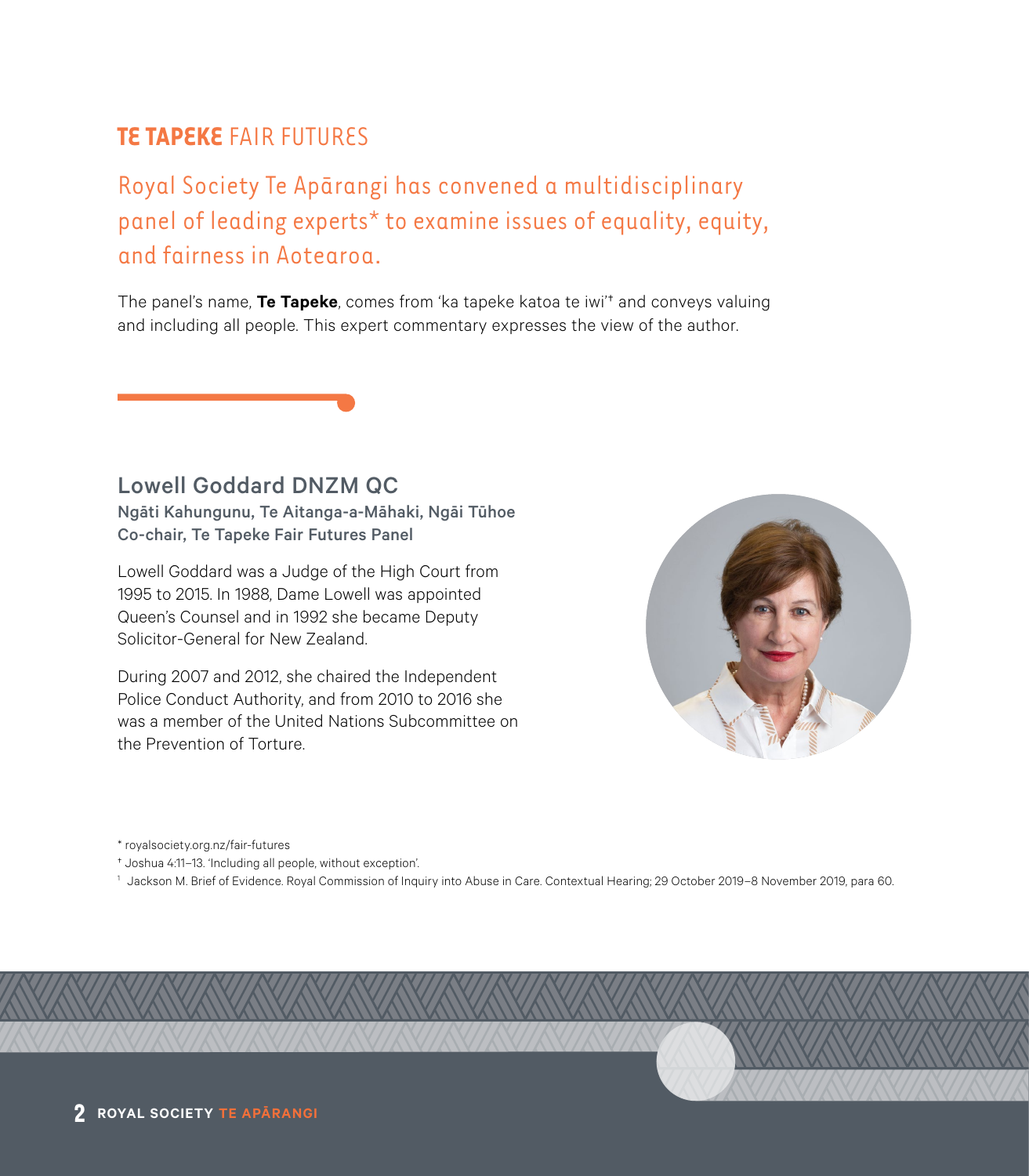## A FAIR GO AT ACCESS TO JUSTICE

#### Dame Lowell Goddard QC

History shows that every society realises very early on that it cannot survive in a lawless state. They therefore establish ways of ensuring social cohesion and harmony by developing a philosophy or jurisprudence of law as well as a discrete legal system to give effect to it. Both are shaped by the land, history, and values of the people concerned – the idea and ideals of law are unique cultural creations.<sup>1</sup>

#### Dr Moana Jackson

The relationship between law and justice in contemporary Aotearoa New Zealand is eloquently reflected in the above observation that 'the idea and ideals of law are unique cultural creations'. In Aoteoroa New Zealand, our system of criminal justice might be seen as an evolving amalgam of three different cultural influences. One influence is the impartial and adversarial nature of the codified criminal law. Another is the framework of humanrights law developed over time by the global community, with much of it incorporated into our domestic law. There is also an increasing recognition of the social drivers of crime and of the need for transformative change, using a more restorative, integrated, and community-based approach.

This new approach seeks to acknowledge and implement the partnership principle of Te Tiriti o Waitangi The Treaty of Waitangi and extend it across the entire criminal justice spectrum in a holistic manner that will work to ensure a more socially cohesive and harmonious society.

These major influences and developing philosophies are shaping our evolving justice landscape, and informing our discussions about the quality of justice in contemporary Aotearoa New Zealand, and how it might be more evenhandedly accessed by all in society, regardless of ethnicity, culture, means, or social position.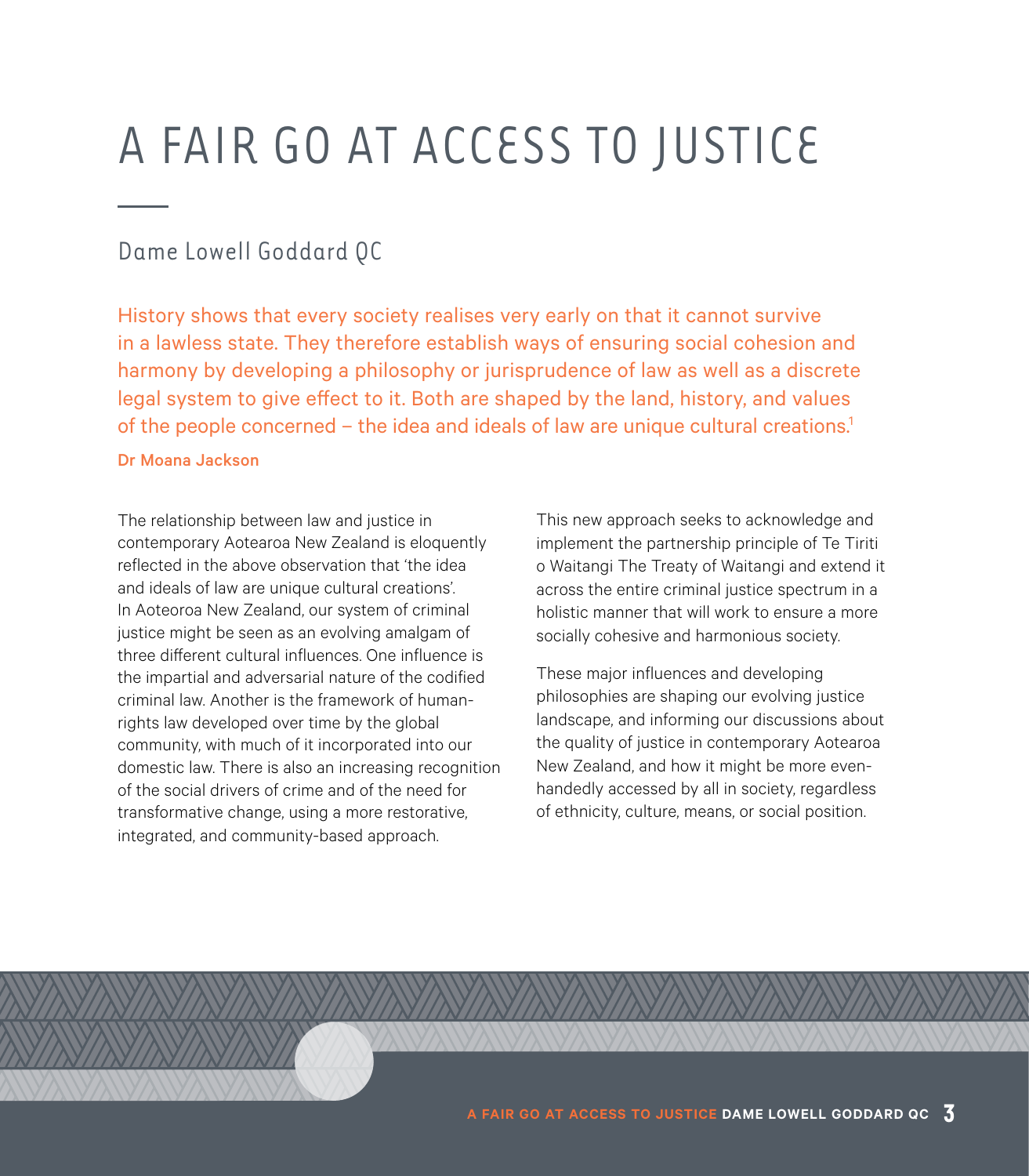#### **FAIRNESS AND ACCESS TO JUSTICE**

Historically, the guarantee of access to justice under the common law<sup>2</sup> derives from principles that have their origins as early as 1215 when the Magna Carta was signed by King John at Runnymede, in Britain. The Magna Carta guaranteed rights to due legal process, protection from illegal imprisonment, and swift justice. This was an important historical step on the path to a more fair and just society under British law.

The criminal law was first introduced into Aoteoroa New Zealand in common law form in 1840, when Aotearoa New Zealand became a British colony. It was codified in 1893 and forms the core of our criminal justice system. Its strength is in the framework of legal certainty it provides in proscribing acts and omissions deemed to fall below the minimum standard required for the security of individuals and the survival of the social group as a whole.

However, the introduction of this Anglo-European justice system in the mid-19th century effectively swept away the existing, and very different, system of social order and traditional approaches to addressing social transgressions.<sup>3</sup> The effect

on Māori of this alternative legal system, along with other elements of colonisation, was profound and would cause extensive harm that continues to this day.

In his 2019 evidence to the Royal Commission of Inquiry into Historical Abuse in State Care and in the Care of Faith-based Institutions (the Royal Commission of Inquiry into Abuse in Care), Dr Moana Jackson referred to updating research he is conducting on the relationship between Māori and the criminal justice system, and to a comparative analysis he has carried out into the incarceration rates of indigenous people in Australia, the United States, and Canada. This analysis demonstrates 'clear symmetries between the injustice of colonisation and the injustice of disproportionate indigenous incarceration which were system-based rather than offender-specific.' In Dr Jackson's expert opinion, '[C]olonisation is an inherently abusive process.' He noted that currently, Māori men make up 52 percent of the prison population in Aotearoa New Zealand, as they did in the late 1980s, while Māori women now make up nearly 64 percent of the female prison population, compared to less than half that figure on average in the 1980s – a statistic Dr Jackson justifiably described as 'especially shameful'.<sup>4</sup>

<sup>2</sup> 'Common Law refers to the body of law that has been developed by judges over centuries, and which can be further developed by the courts or Parliament.' [https://www.courtsofnz.govt.nz/about-the-judiciary/overview/](https://www.courtsofnz.govt.nz/about-the-judiciary/overview/ )

<sup>3</sup> See 'A Fair Go for Māori' by A Erueti, Te Tapeke Fair Futures, Royal Society Te Apārangi: [https://www.royalsociety.org.nz/major-issues-and-projects/](https://www.royalsociety.org.nz/major-issues-and-projects/fair-futures/a-fair-go-for-maori/  ) [fair-futures/a-fair-go-for-maori/](https://www.royalsociety.org.nz/major-issues-and-projects/fair-futures/a-fair-go-for-maori/  ) 

<sup>4</sup> Jackson M. Brief of Evidence, para 18.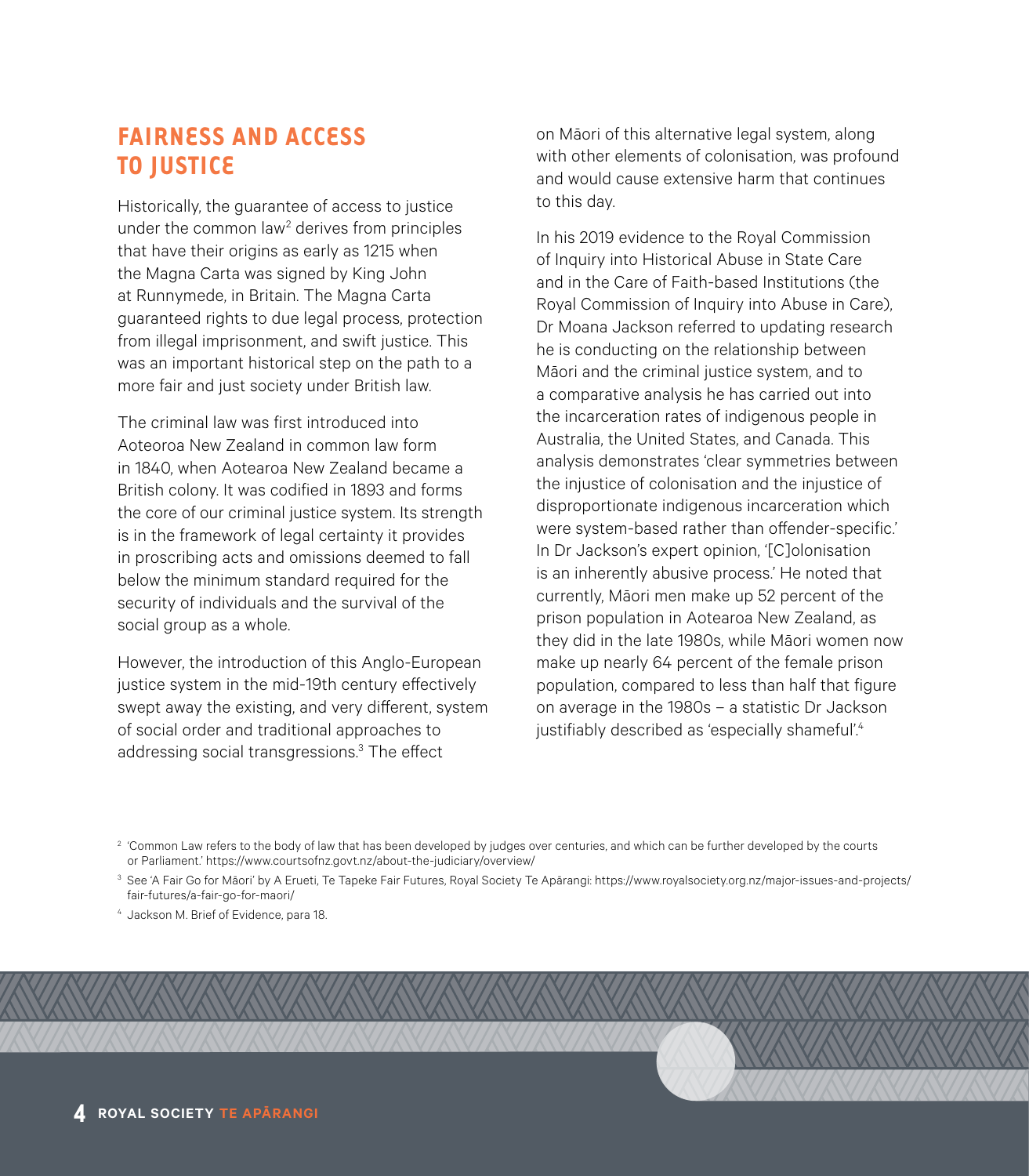The situation of an increasingly revolving door of criminalisation and recriminalisation, particularly for Māori, has led to numerous calls for transformative change by Dr Jackson and other authoritative voices over several decades, and with increasing urgency. Most recently, the major investigative report by Te Uepū Hāpai i te Ora – the Safe and Effective Justice Advisory Group,<sup>5</sup> and the report by The Workshop and JustSpeak,<sup>6</sup> have provided in-depth research and guidance into the limited deterrent effect of imprisonment, and of punishment generally, as a means of addressing the drivers of crime and effecting reform. Among many of the critical factors examined in these reports are: the effect of racism and discrimination in the justice system in compounding the systemic and structural drivers of crime; the deleterious effect on victims and offenders of an unwieldy justice system with lengthy delays; the feelings of depersonalisation and exclusion engendered in victims and offenders by the nature of the justice process; the absence of meaningful atonement; the dearth of effective rehabilitative processes; and many more negative perceptions and outcomes – all of which work against the public interest and harm those who offend, those who are harmed by offending, and society as a whole. All of these factors signal a demand for more workable and transformative alternatives to a single punishment model that has failed to address cause and effect.

The principle of partnership underpinning te Tiriti, and the concepts of tikanga and whanaungatanga, allow for a more holistic and restorative approach, founded on the wellbeing of the social group and on reciprocity through community-based solutions. These principles are finding increasing traction in the dispensing of justice through leadership initiatives taken by the judiciary working in partnership with Māori, and which are now being implemented throughout the District Courts. These initiatives come in answer to decades of calls for just solutions and a more enlightened approach as to how justice might more fairly be accessed and the social balance more effectively restored.

The quest for a more fair and accessible justice model that addresses the drivers of crime and succeeds in reducing offending and victimisation is the major challenge across the justice landscape. The need to recognise vulnerability and inequality and respond accordingly; to ensure transgressors are appropriately held to account; to guard against conscious or unconscious bias; to be restorative, reintegrative, and preventive; and to focus on resolutions that are effective in the long term – is the approach to ensuring we build a more socially cohesive and harmonious society.

<sup>5</sup> Te Uepū Hāpai i te Ora – the Safe and Effective Justice Advisory Group. *He Waka Roimata: Transforming Our Criminal Justice System*. 9 June 2019.

<sup>6</sup> Berentson-Shaw J, Elliot M. *Expert and Public Narratives on Crime in New Zealand: Gaps and Opportunities to Communicate Reform*.

The Workshop and JustSpeak; 2019.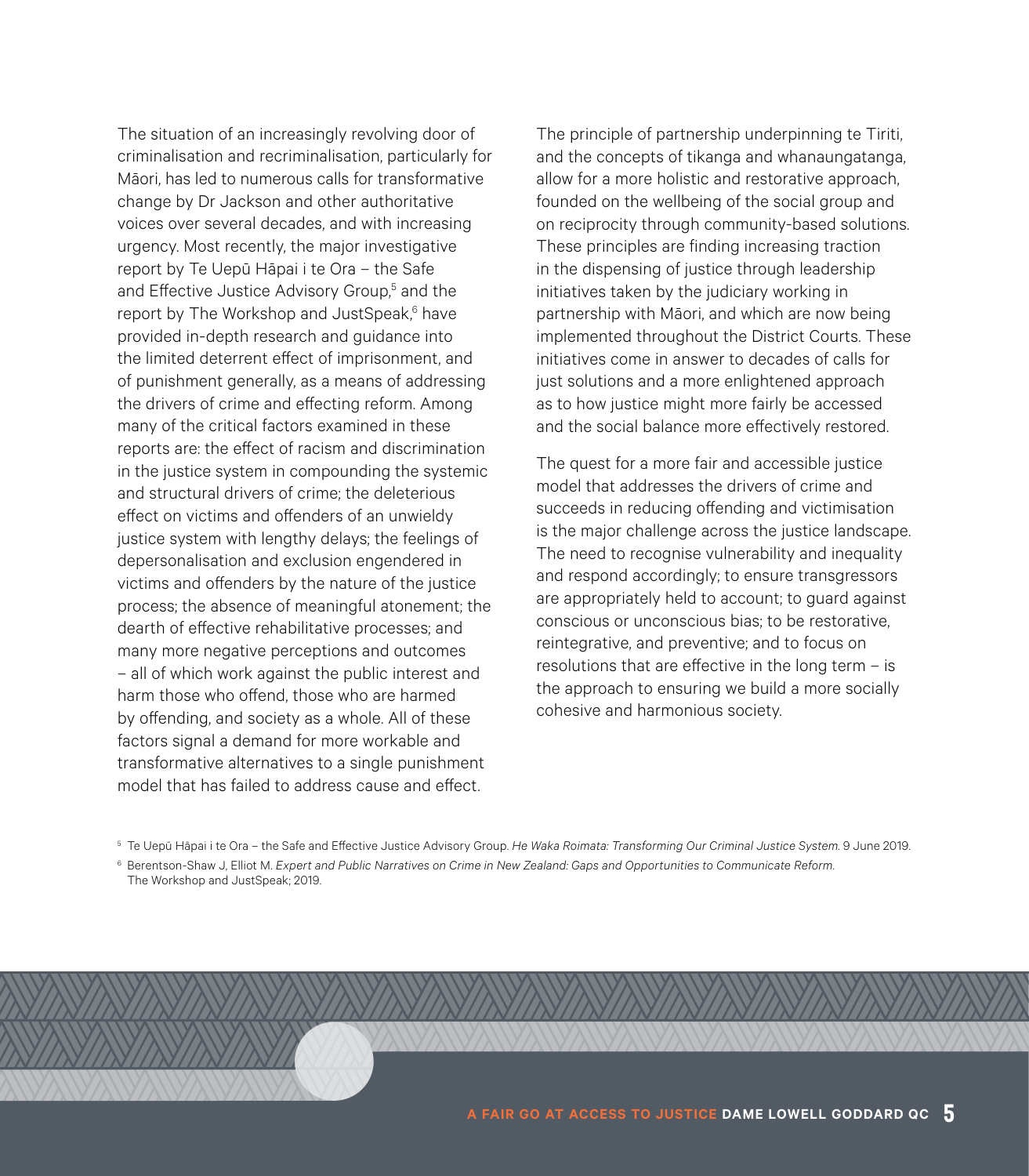## **TE AO MĀRAMA: TRANSFORMATIVE CHANGE IN THE DISTRICT COURT**

The District Court's response to calls for transformative change is Te Ao Mārama – the concept of an enlightened world in which all people can come to Court to seek justice and be seen, heard, understood, and meaningfully participate in the proceedings that relate to them. This was the clear message given by Chief District Court Judge Heemi Taumaunu in his Norris Ward McKinnon Lecture of 2020, in which he explained his vision for the future direction of justice in his Court.<sup>7</sup>

His underlying message was 'that our courts are failing to understand or protect those who appear before it or who are affected by the business of the court. In essence, defendants, whānau, and victims are leaving the current system feeling unheard and unappreciated. This is most pronounced in the criminal justice system.'<sup>8</sup>

It is a given, that justice cannot be 'accessed' in the true meaning of the word through a mere formulaic proceeding in which participants feel irrelevant and of which they have little or no understanding. To participate in such a process is not transformative, nor can it be just. To be *heard* in the fullest sense of the word is the most critical aspect of open justice. As Chief Judge

Taumaunu observed, failure to achieve this will be felt most acutely in the District Court, as it is the portal through which all enter the criminal justice system and where the vast majority of cases are processed.

Te Ao Mārama, as outlined by Chief Judge Taumaunu, seeks to build on the principle of the founding partnership of te Tiriti, and to extend this principle to an all-inclusive vision of the District Court as 'a place where all people can come to seek justice, no matter what their means or ability and regardless of their ethnicity or culture, who they are or where they are from.<sup>'9</sup>

The goal of Te Ao Mārama is to bring transformative change across the whole of the District Court through solution-focused judging and outcomes, achieved by focusing on the underlying drivers of offending, such as addiction, mental or physical health issues, homelessness, whānau imprisonment, unemployment, cultural dislocation, or past trauma, and by applying a solution that is tailored accordingly. To give one example of an underlying driver of offending, a 2017 *Justice Sector* study explored the extent of recorded traumatic brain injury (TBI) prior to interaction with the justice system and found that between 34 percent and 46 percent of people interacting with the system in 2015 had a recorded TBI.<sup>10</sup>

 $7$  Chief District Court Judge Heemi Taumaunu. Mai te pō ki te ao mārama – the transition from night to the enlightened world: Calls for transformative change and the District Court response. Norris Ward McKinnon Annual Lecture. Waikato University: 2020; 11 November 2020, pp 7–11.

<sup>9</sup> Chief District Court Judge Heemi Taumaunu. Mai te pō ki te ao mārama, p 6.

<sup>8</sup> Ibid, pp 8–9.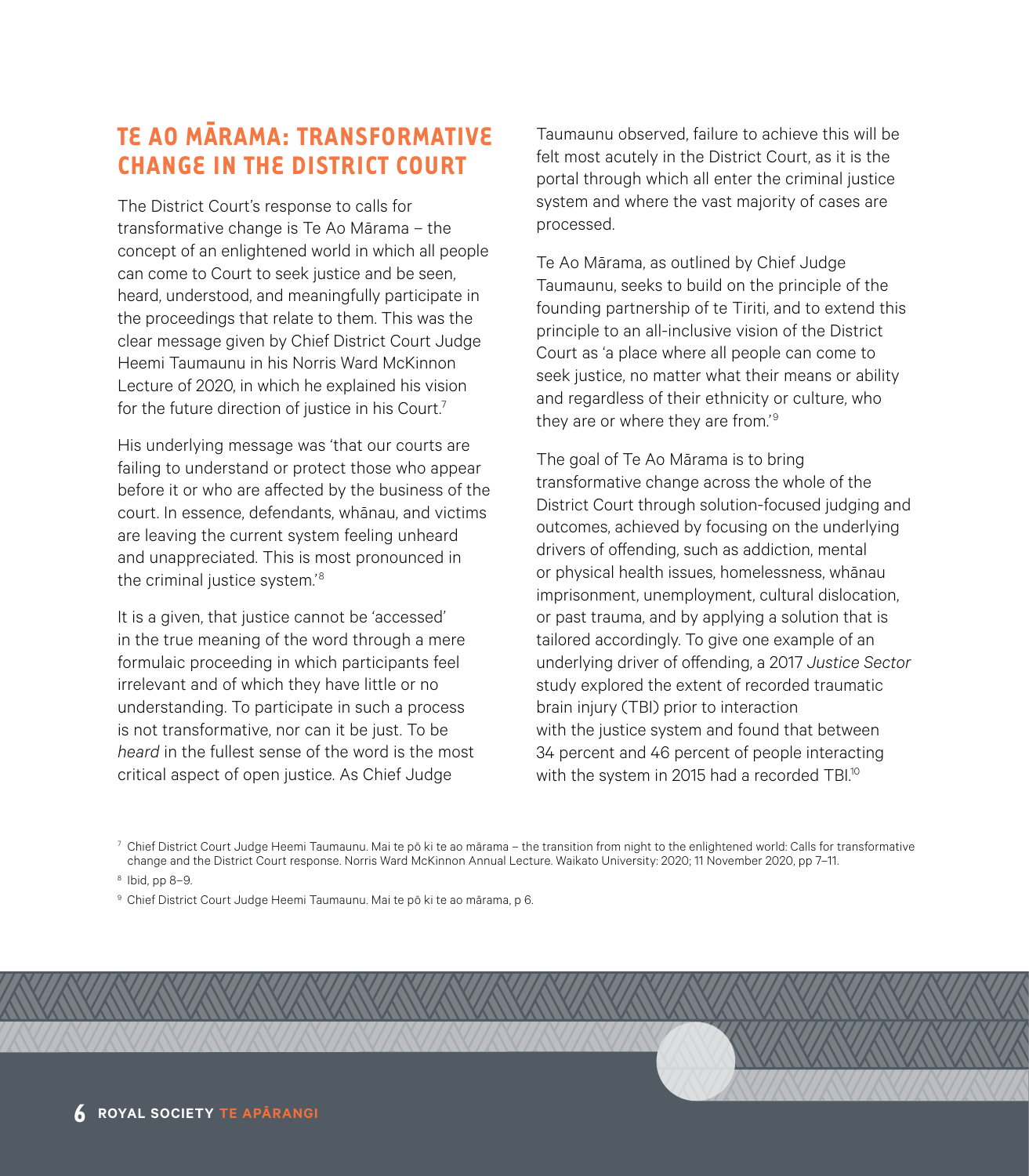#### Fairness through specialist courts and solution-focused judging

This tailored approach of focusing on cause and solution has already been, and continues to be, successfully trialled in a number of specialist courts within the District Court. These specialist courts had their genesis in the 1980s in Waitākere, when a difficult case was resolved communally following an initiative taken by the late Judge Mick Brown and Sir Pita Sharples. This led to the Whānau Awhina Diversion programme, which continues today, and later to the establishment of the Youth Court.<sup>11</sup> The principles and approach of that Court have provided the basis for the solution-focused judging now being used in the many specialist courts that have followed. These specialist courts include the:

- Family Violence Courts
- Youth Drug Court in Christchurch
- Rangatahi Courts held on marae to support young Māori offenders and their whānau to engage in the youth justice system
- Matariki Court in Kaikohe, which focuses on culturally appropriate rehabilitation programmes
- Pasifika Courts in Auckland, held in churches and community centres
- New Beginnings Court in Auckland, established in response to the prevalence of offenders' homelessness, mental impairment, and drug dependency
- Alcohol and Other Drug Treatment Court, a joint pilot initiative between the government and the judiciary, which is to be made permanent, and with further courts to be established
- Sexual Violence Pilot Court in Whangārei and Auckland
- Intervention Court in Gisborne, focusing on family violence
- Criminal Procedure (Mentally Impaired Persons) Court
- Young Adult List Court in Porirua.

While the above is not a complete list of all specialist District Courts, all have the common goal of streamlining and tailoring access to justice, based on well-informed decisions consistently made on better information, with better-informed participants, and better-understood processes. Other key components include the endeavour to ensure the same judge is assigned to a case and is thus able to follow it through to a conclusion; and another is to involve essential community and social services in the process.

<sup>10</sup> Horspool N, Crawford L, Rutherford L. Traumatic Brain Injury and the Criminal Justice System. in J*ustice Sector: Crime and Justice Insights*. New Zealand Police Ngā Pirihimana o Aotearoa, Ministry of Justice Tāhū o te Ture, and Department of Corrections Ara Poutama Aotearoa; December 2017, p 1.

11 Chief District Court Judge Heemi Taumaunu. Mai te pō ki te ao mārama, pp 15–16.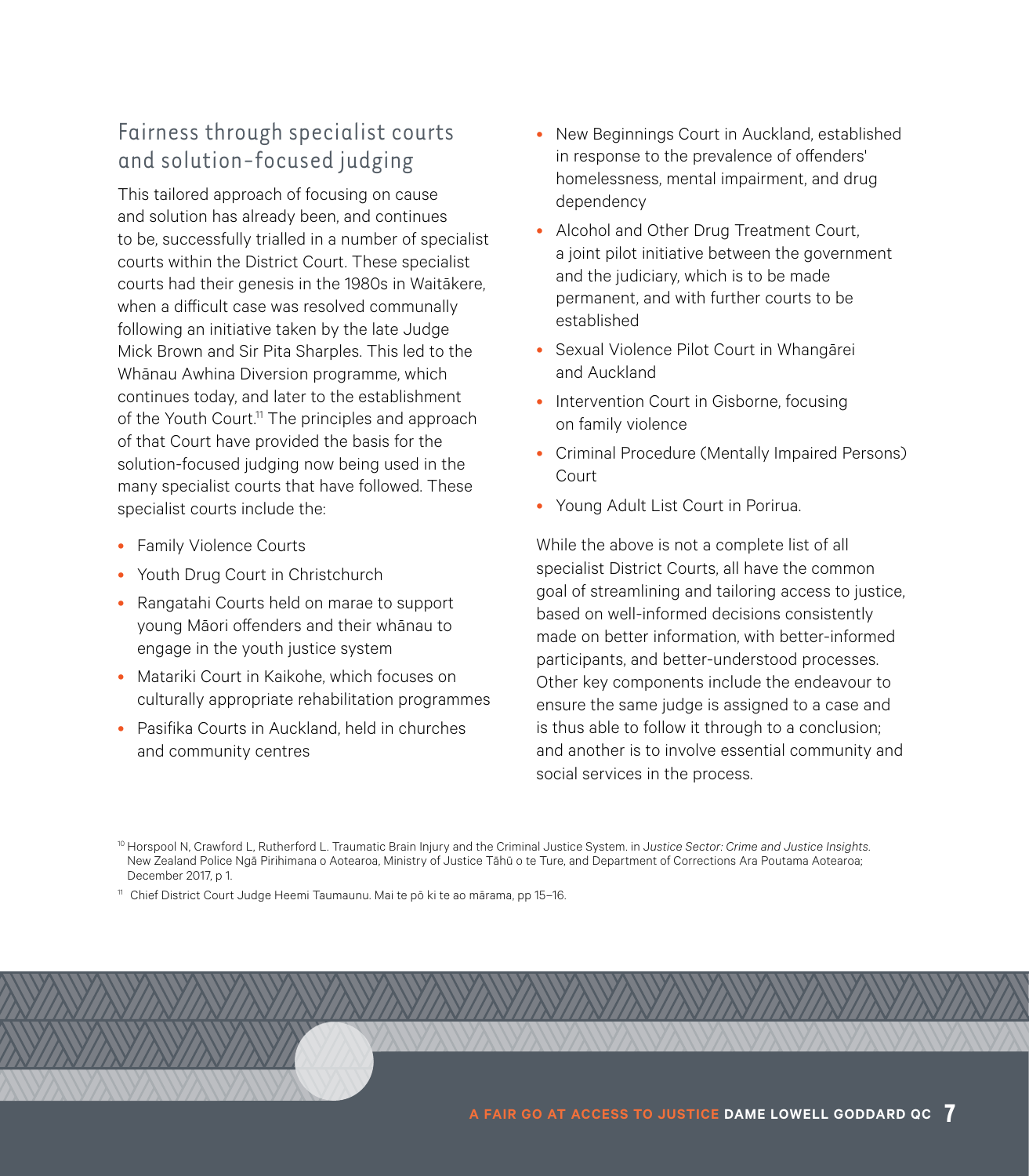Two of these specialist courts I single out for particular mention: the Criminal Procedure (Mentally Impaired Persons) Court and the Young Adult List Court.

The Criminal Procedure (Mentally Impaired Persons) Court was developed in response to the needs of particularly vulnerable participants, for instance, defendants suffering from mental health conditions, who (as a group) are highly represented in the courts. This specialist court, which started in March 2020, is designed to reduce processing time and avoid unnecessary psychiatric reporting and numerous adjournments.

The Young Adult List Court in Porirua focuses on 18 to 25-year-olds from the ordinary criminal list in the District Court. The creation of a special list for this cohort avoids their abrupt transition from the Youth Court into the adult Court. The impetus for this initiative derived from the considerable volume of evidence suggesting that the brain continues to develop up until people are in their mid-20s. It also recognises the significant number of young people appearing in the Youth Court who suffer from disabilities, such as foetal alcohol spectrum disorder or TBI.

Youth Court experience has also taught that the interests of children and young people are best served by keeping them and their whānau away from the courts. This has led to an increasing search for alternative options to custody, and significantly reduced numbers of children and young people in custody as a result.

Ultimately, Chief Judge Taumaunu's aim is to mainstream the best practices learned in the specialist courts and to comprehensively integrate these across the entire District Court, thus building the Te Ao Mārama model of enlightened and inclusive justice. The specialist courts will also continue to be supported and, where appropriate, developed and extended.

This enlightened Te Ao Mārama approach and its all-inclusive vision for the District Court provides a model for how the differing strands of cultural influence that make up our justice system in Aotearoa New Zealand might coalesce in a more humane, equitable, and socially effective manner, by focusing on solutions that address cause and effect in an integrated, restorative, and rehabilitative manner. In turn, the moves to reduce inhumane incidences of marginalisation, avoid unnecessary criminalisation, and address root causes, including institutional biases, will be of benefit to society as a whole.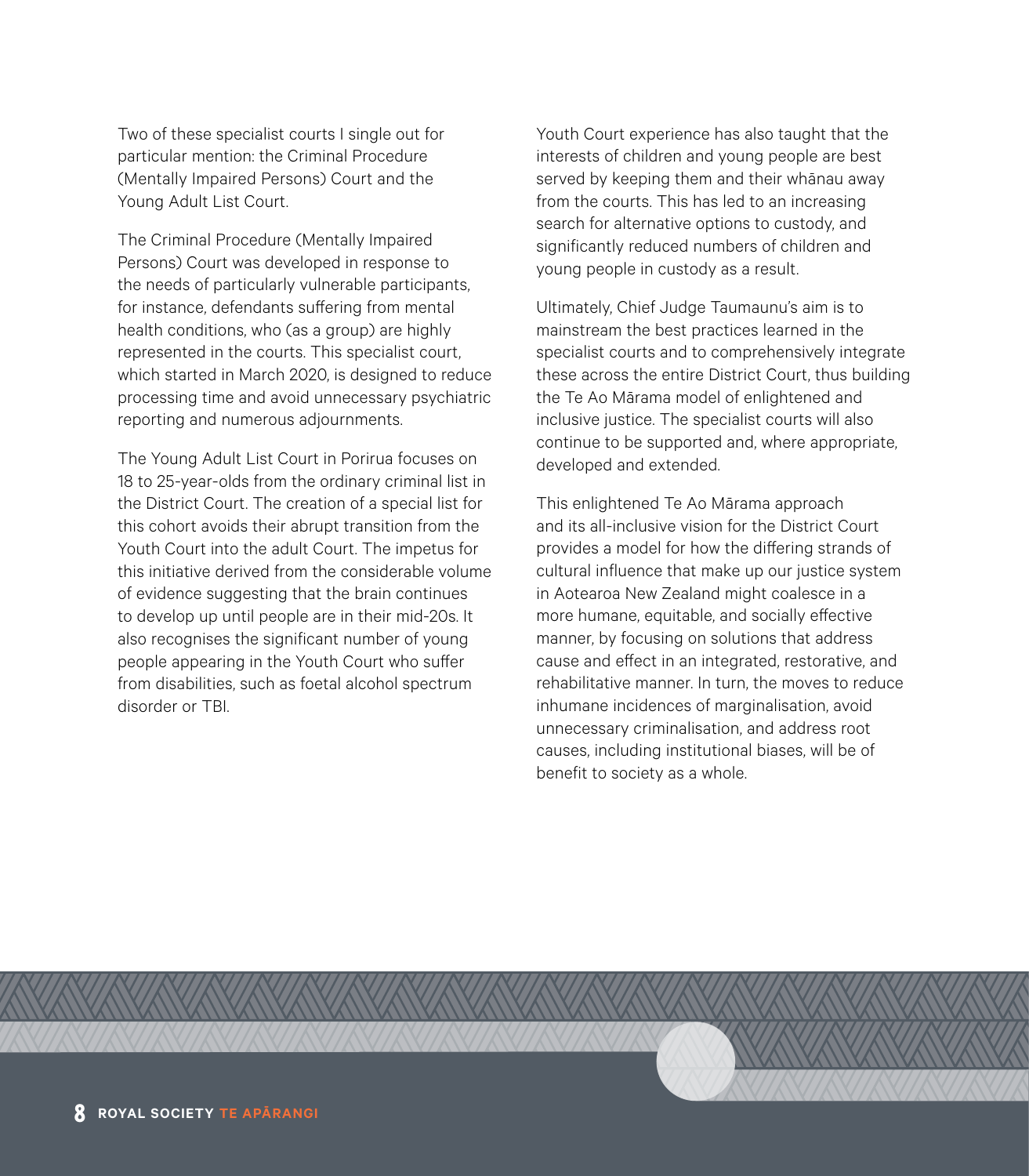#### **THE RIGHT TO ACCESS OPEN JUSTICE WITHOUT UNDUE DELAY: COVID-19 AND THE CHRISTCHURCH MOSQUE ATTACKS**

There are many other challenges facing the justice sector, which have required, or are requiring, urgent response, such as the delivery of timely iustice in a Covid-19 environment and the frank acknowledgment of historical and ongoing failures to protect the most vulnerable in state care and other closed environments.

#### The global pandemic and the courts' response

The advent of the Covid-19 pandemic<sup>12</sup> placed unprecedented pressure on already stretched legal and judicial resources in Aotearoa New Zealand, and impacted severely on the ability of the courts to deliver justice in a timely way. The legal maxim 'justice delayed is justice denied' is particularly acutely felt in the criminal justice arena, where the right to a fair and public hearing by an independent and impartial court, as well as the right to be tried without undue delay, are guaranteed under Article 25(a) and (b) of Aotearoa New Zealand's Bill of Rights Act.

The courts, which are an essential service, invariably operate at or above maximum capacity, and were doing so before the pandemic. The national state of emergency, which presented in March 2020 with little warning, required a huge logistical rethink as to how already heavy caseloads might be managed, with continual revision required as new challenges arose. The Chief Justice advised at an early stage that at alert level 4 only priority hearings could proceed, defined as those affecting an individual's liberty, personal safety, or wellbeing, and those for which resolution was time critical. Jury trials had to be suspended because of the need to summon jurors well in advance of trial dates and the inability to predict movements between alert levels.

Throughout this difficult and protracted period, the courts made arrangements to ensure access to open and timely justice, with paramount consideration given to the liberty of the individual, the rights of the child in society, public safety, and the importance of preserving the peace. As each new alert level was announced, the courts issued updated directives, making clear to all what the arrangements for ensuring access to justice were.

An integral human rights issue for the criminal courts during lockdowns has been the threat to open justice, in terms of the right of a person

 $12$  The section was written prior to the emergence of the Delta variant in New Zealand and the consequential effect of the current pandemic situation on the workload of the courts.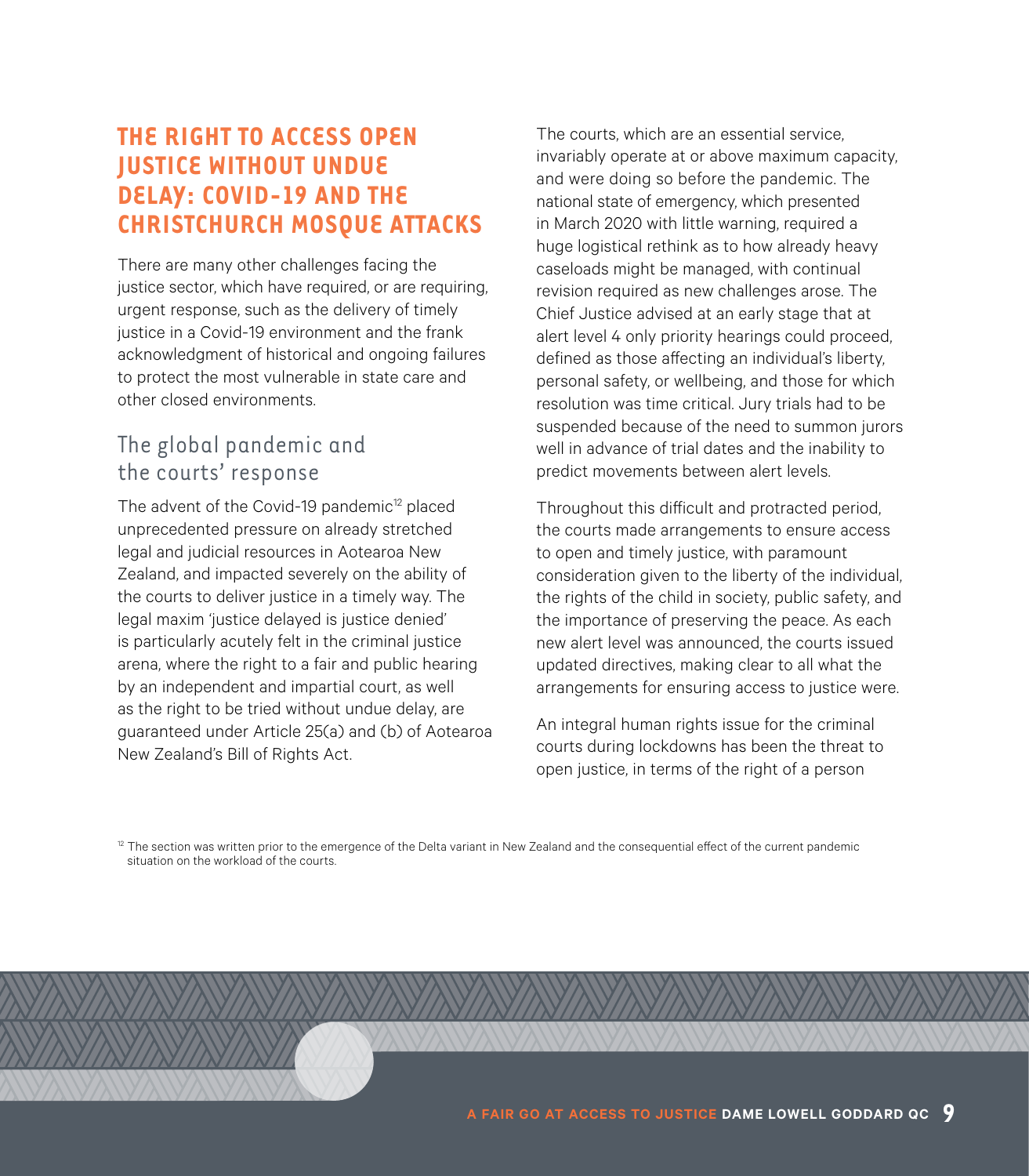in custody to be physically brought before the District Court for a hearing at the earliest opportunity. The use of audio-visual links (AVL) – which have for some time been facilitating appearances in many courts where difficult circumstances arise or where physical in-court appearances are unnecessary – increased during lockdown, and ensured the wheels of open justice kept turning to the fullest extent possible. Participation by counsel was conducted remotely by AVL or telephone, where possible. Accredited news media were permitted continued access to report on court proceedings, which ensured the flow of information so integral to open and transparent justice.

The speed with which standard legal processes were revised or new measures introduced demonstrates the capacity of the legal system to move swiftly, effectively, and in a coordinated way. The institutional resilience and willingness within the profession to adapt and modify traditional modes of practice is a timely reminder of what can be achieved when all parts of the justice system work together in pursuit of the common goal of fair and open justice.

#### The sentencing for the Christchurch mosque attacks

The sensitive and high-profile sentencing on 24 August 2020 of the perpetrator of the Christchurch mosque attacks is an outstanding recent example of how both open and solution-focused justice can and should ideally operate. The perpetrator was charged with the murder of 51 people and the attempted murder of 40 others, while they attended masjidain, and with an act of terrorism.

The manner in which this difficult sentencing exercise was conducted illustrates the fair impartiality and certainty of the criminal law when it sensitively and seamlessly coalesces with the observance of humanitarian principles and a restorative community process.

The preparation and lead-up to the sentencing was meticulous in its detail and timeliness. Steps were taken to ensure that the interests of justice for all were openly observed, that relevant information was provided in a timely and sensitive manner, and that directions were clearly given and understood.

The massacre was carried out on 15 March 2019 and the perpetrator appeared in the District Court the following day, 16 March 2019. Eight further hearings were held in the High Court before guilty pleas were entered on 26 March 2020, the first day of Covid-19 level 4 restrictions.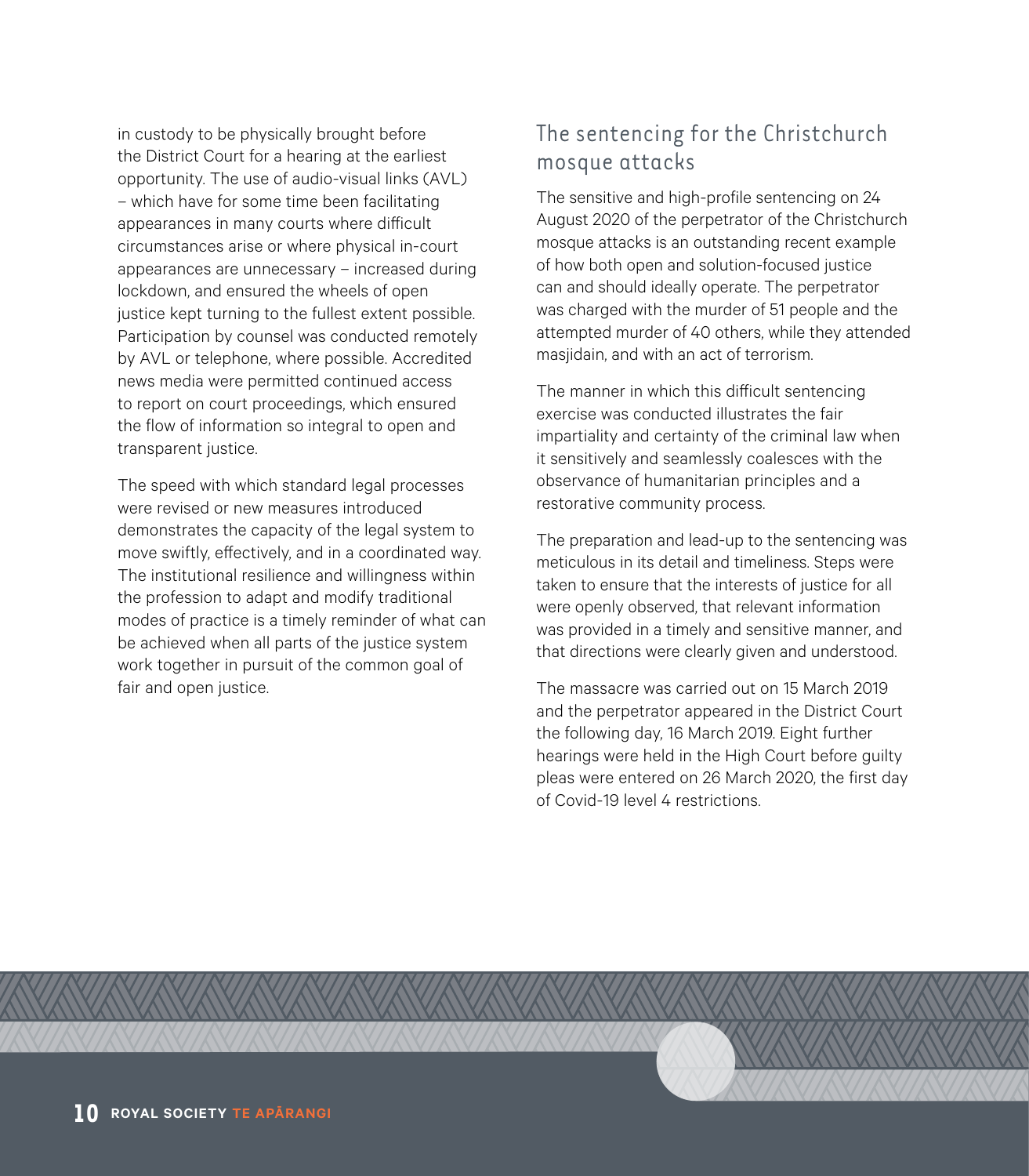From an early stage of proceedings, the Chief Justice engaged with the Secretary for Justice to request that all steps be taken to ensure the Court's processes would be culturally appropriate and trauma-informed.<sup>13</sup> Throughout, her Office provided significant support for the conduct and management of proceedings, including in relation to communications, approaches to cultural matters, and security advice.

The Judge, Justice Cameron Mander, issued a number of minutes in the lead-up to the sentencing, in which he advised on all matters relevant to the conduct of the sentencing. The minutes covered the implications of Covid-19 for the sentencing date; the perpetrator's election to dispense with counsel and represent himself; how court documents could be accessed; the conditions of media coverage and remote accessing; and arrangements for the sentencing on 24 August 2020 under Covid-19 alert level 2. The exercise involved a huge collaborative effort across the justice sector and multiple agencies.

The sentencing took place over four days, during which 683 survivors, family members, and support people attended the hearing, which was livestreamed to overflow courtrooms and to 402 other survivors, family members, and support people elsewhere in Aotearoa New Zealand and overseas. Onsite and remote interpreter services were provided in eight languages, and an operational support group oversaw the design and delivery of a range of victim-support services. Some 35 media representatives from 22 organisations attended in person, and a further 31 media representatives attended remotely.

The meticulous care with which the Court and the justice system approached this complex and major sentencing, in ensuring that all necessary processes were conducted sensitively and appropriately in order to meet the needs of those experiencing extreme trauma, and that open justice was able to be observed on an unprecedented scale, is an outstanding example of solution-focused justice in operation.

<sup>13</sup> The Court processes were appropriate and Court personnel were briefed in relation to trauma and cultural sensitivity.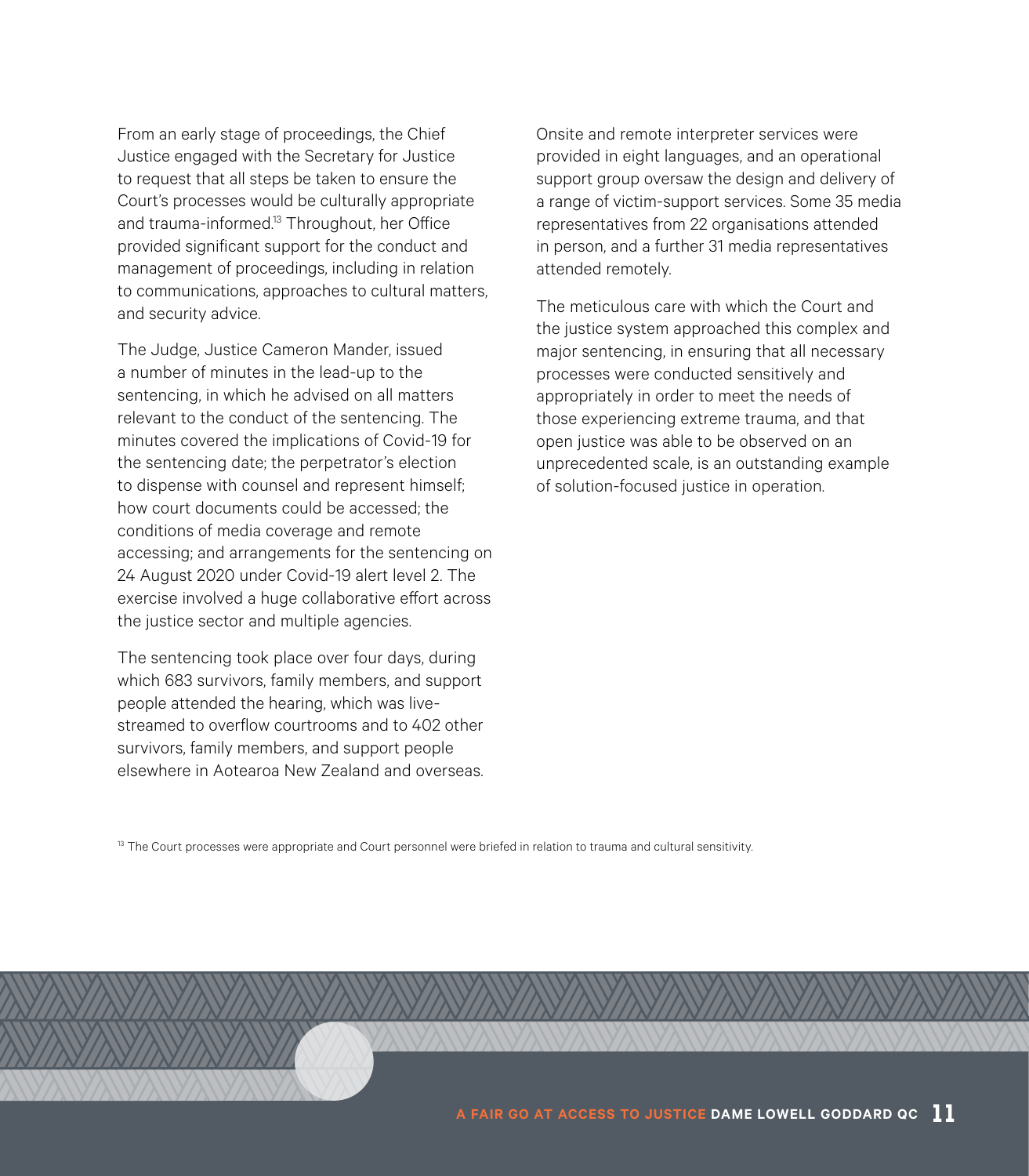#### **FAIR ACCESS TO JUSTICE IN CLOSED ENVIRONMENTS**

It is said that no one truly knows a nation until one has been inside its jails. A nation should not be judged by how it treats its highest citizens, but its lowest ones.

#### Nelson Mandela

The settings in which access to justice is, or should be, a vital component are many and varied and not confined to the classic forum of the criminal courts or the custodial setting of prisons. The incorporation of international human rights law into much of our domestic law has undoubtedly expanded and strengthened the protections afforded to those in the criminal justice sector and in the numerous settings in which persons are deprived of their liberty.<sup>14</sup> However, the critical factor in all situations is not simply what the law or guidance is, but the extent to which access to justice is being realised in practice and without discrimination.

#### Oversight of closed environments

In contrast to the criminal justice system, where access to timely justice in the courts is openly played out, there are graphic examples of a lack of access to justice in many closed environments and a concerning lack of visibility overlaying this. Recent examples concern the longstanding and serious abuse of children, young persons, and vulnerable adults, particularly those from Māori and Pasifika communities, in both state and faith-based institutions, a matter currently under examination by the Royal Commission of Inquiry into Abuse in Care;15 allegations of serious shortcomings in the treatment of women prisoners in the custody of Department of Corrections Ara Poutama Aotearoa; and (until recently) a lack of independent oversight or visibility of those in aged-care facilities regulated by the state.

The humane treatment of persons in care or custody is one of the most fundamental rules in the international legal order. Aotearoa New Zealand is party to the United Nations (UN) Convention against Torture, and in 1989 enacted the Crimes of Torture Act to honour its obligations under that Convention. In 2007, the Act was further amended to give effect to the Optional Protocol

<sup>16</sup> OPCAT, article 4(1).

<sup>&</sup>lt;sup>14</sup> Consider, for example, the United Nations International Covenant on Civil and Political Rights (ICCPR), articles 6–8 (physical integrity: the right to life and the freedom from torture); articles 9–11 (liberty and security of the person: freedom from arbitrary arrest and detention and the right of *habeas corpus*); and articles 14–15 (procedural fairness: due process, a fair and impartial trial, the presumption of innocence, and recognition as a person before the law).

<sup>15</sup> See 'A Fair Go for Māori' by A Erueti, Te Tapeke Fair Futures, Royal Society Te Apārangi: [https://www.royalsociety.org.nz/major-issues](https://www.royalsociety.org.nz/major-issues- and-projects/fair-futures/a-fair-go-for-maori/ )[and-projects/fair-futures/a-fair-go-for-maori/](https://www.royalsociety.org.nz/major-issues- and-projects/fair-futures/a-fair-go-for-maori/ )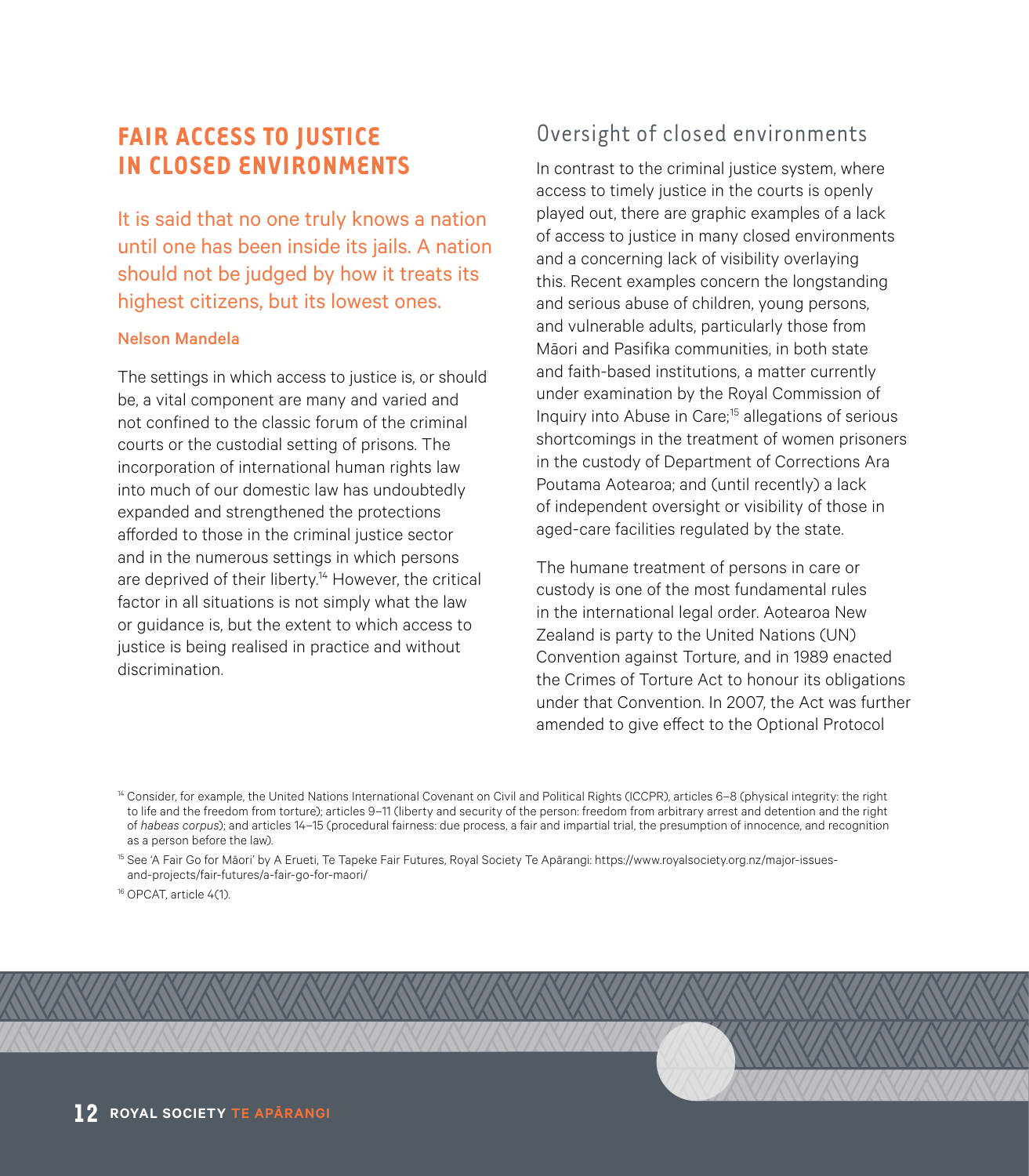to the Convention against Torture (OPCAT). The OPCAT provides for a system of domestic and international monitoring and reporting on a variety of detention situations, the aim of which is to prevent ill-treatment and improve detention conditions.

A place of detention is any place 'where persons are or may be deprived of their liberty, either by virtue of an order given by a public authority or at its instigation or with its consent or acquiescence'.<sup>16</sup> Deprivation of liberty has been further explained as containing 'an objective element of a person's physical confinement and a subjective element of lack of free consent.'<sup>17</sup> This is a situation that may be found in a number of settings and was recently interpreted to include aged-care facilities as 'situation[s] in which the State either exercises, or might be expected to exercise a regulatory function'.<sup>18</sup>

In addition to the Convention against Torture and OPCAT, Aotearoa New Zealand is party to a range of other subject-specific UN humanrights treaties, including the Convention on the Rights of the Child and two of its three Optional Protocols; the UN Convention on the Rights of Persons with Disabilities and its Optional Protocol; the International Convention on the Elimination of All Forms of Racial Discrimination; and the Convention on the Elimination of All Forms of Discrimination against Women and its Optional Protocol.<sup>19</sup> In addition to being bound by these treaties, Aotearoa New Zealand is obliged to report regularly to the UN on its implementation efforts, which provides international transparency and accountability on core human-rights issues.<sup>20</sup>

#### The Royal Commission of Inquiry into Abuse in Care

Against this comprehensive backdrop of international and national human rights commitments, and contrary to the guiding partnership principle of te Tiriti, the extent to which access to justice has been realised in practice, and without discrimination in Aotearoa New Zealand, has been called into question by the exposure of longstanding and serious abuse of children, particularly Māori and Pasifika children, in both state and faith-based institutions.

In 2018, the Government established the Royal Commission of Inquiry into Abuse in Care. The decision to establish this Inquiry followed previous reviews (namely, the Confidential Listening and

<sup>17</sup> Krisper S. Article 4: Obligation to Allow Preventive Visits to All Places of Detention. in Nowak M, Birk M, Monina G (eds.) *The United Nations Convention against Torture and its Optional Protocol: A Commentary* (2nd ed). Oxford: Oxford University Press; 2019, p 744.

<sup>&</sup>lt;sup>18</sup> Subcommittee on Prevention of Torture. Ninth Annual Report of the Subcommittee on Prevention of Torture and Other Cruel, Inhuman *or Degrading Treatment or Punishment*, UN Doc CAT/C/57/4, Annex, para 3; see also Stephanie Krisper, previous footnote, n 12, p 746.

<sup>&</sup>lt;sup>19</sup> Details of Aotearoa New Zealand's ratification of human rights treaties are recorded in the United Nations treaty collection database: <https://treaties.un.org>

 $20A$  list of the key international human rights instruments and their monitoring bodies is available on the United Nations website: [www.ohchr.org/en/professionalinterest/pages/coreinstruments.aspx](http://www.ohchr.org/en/professionalinterest/pages/coreinstruments.aspx  )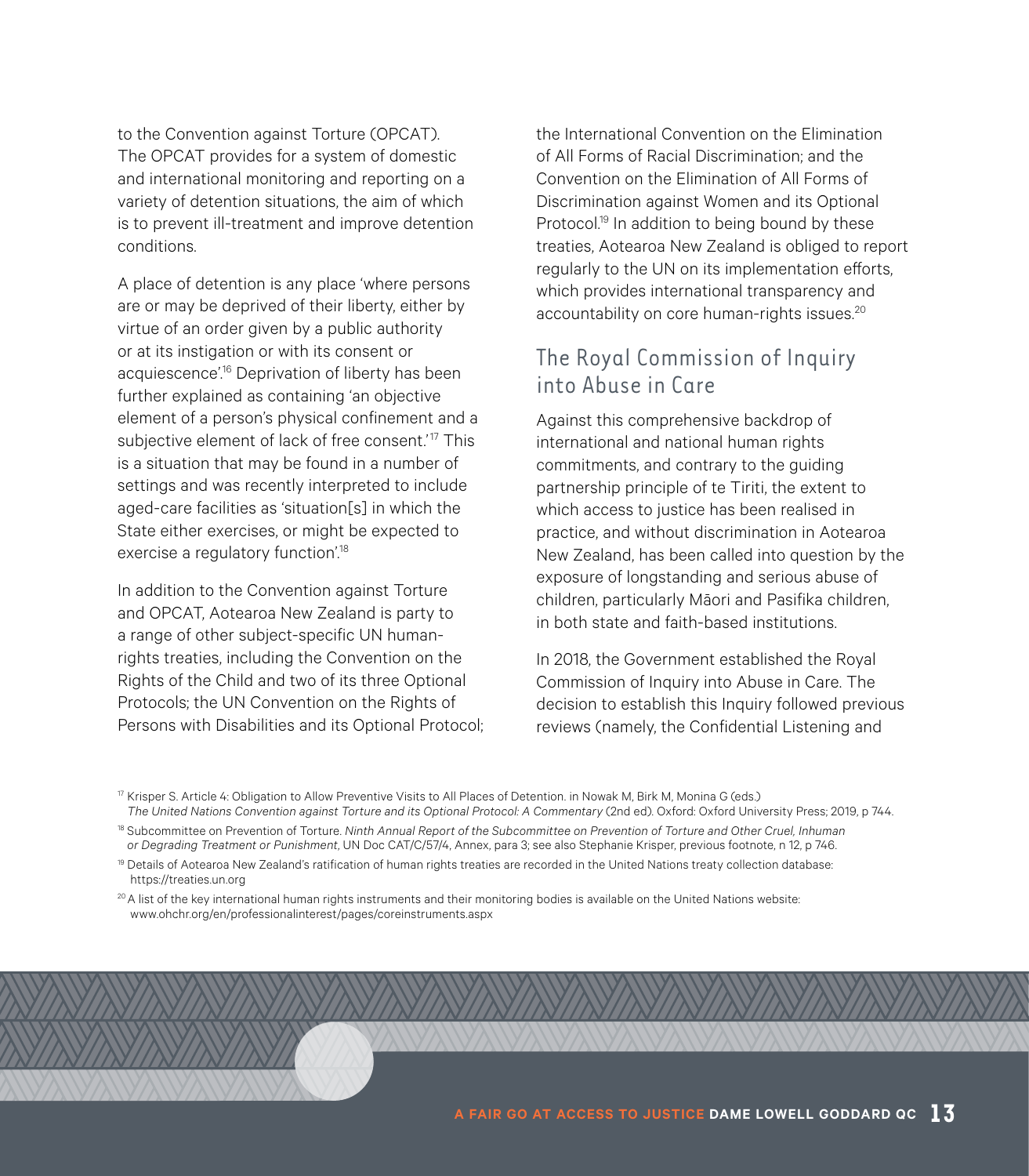Assistance Service and the Confidential Forum), a public awareness campaign, and recommendations for an inquiry by human rights treaty bodies. The Inquiry is the largest of its kind in Aotearoa New Zealand's history, with a substantial mandate to examine the treatment of children, young persons, and vulnerable adults in various care settings. The Inquiry's terms of reference expressly reaffirm international law and international human rights law and confirm that the Inquiry will be underpinned by te Tiriti.<sup>21</sup> It has a wide mandate to examine what happened in care and why, the factors that led to abuse, and its impact (including intergenerational impacts and the interface between experiences in care and later exposure to the criminal justice system), and what may be required to prevent and respond to abuse in the future. The acknowledgement of failures to protect the vulnerable, and a detailed examination of the impact of abuse, are critical first steps in addressing complex issues of equality and fairness in Aotearoa New Zealand.

I referred earlier to Dr Jackson's evidence at the Inquiry's contextual hearing in 2019, that Māori men make up 52 percent of the prison population, as they did in the late 1980s, while Māori women now make up nearly 64 percent of the female prison population, compared to less than half that figure on average in the 1980s.

This evidence bears repeating for what it represents, which is an ongoing failure of the criminal justice system to deliver even-handed and fair justice. Dr Jackson's recent research is continuing his examination into the relationship between Māori and the criminal justice system. Of 6,000 Māori interviewed, 600 have been, or are, in prison. Of this 600, over half had been placed in state or faith-based care and over half were abused in that care. Dr Jackson describes this abuse as 'part of their almost inevitable progression into prison.<sup>'22</sup> He said, 'Reckoning with colonisation and acknowledging the constitutional implications of that reckoning will help better develop policies to care for children and vulnerable people.' <sup>23</sup>

As noted in the report by The Workshop and JustSpeak,<sup>6</sup> and in many other writings, experts are clear on the role of colonisation and racism in our criminal justice system. This also bears repeating. The deleterious impact on Māori of dispossession of their land and resources, loss of connection to whakapapa, social ostracism, the introduction of Western ideas and practices, including on the raising of children, the introduction of a justice and penal system with a very different response to harmful behaviour, and other factors, have all had profound implications for Māori and have resulted in longstanding and extensive harm.

<sup>21</sup> Royal Commission of Inquiry into Historical Abuse in State Care and in the Care of Faith-based Institutions Order 2018. The terms of reference were updated by an Amendment Order in 2021.

<sup>22</sup> Jackson M. Brief of Evidence. Royal Commission of Inquiry into Abuse in Care. Contextual Hearing; 29 October 2019-8 November 2019; paras 18-20.

<sup>23</sup> Jackson M. Brief of Evidence, para 30.

<sup>24</sup> Chief District Court Judge Heemi Taumaunu. Mai te pō ki te ao mārama, n 6, p 8,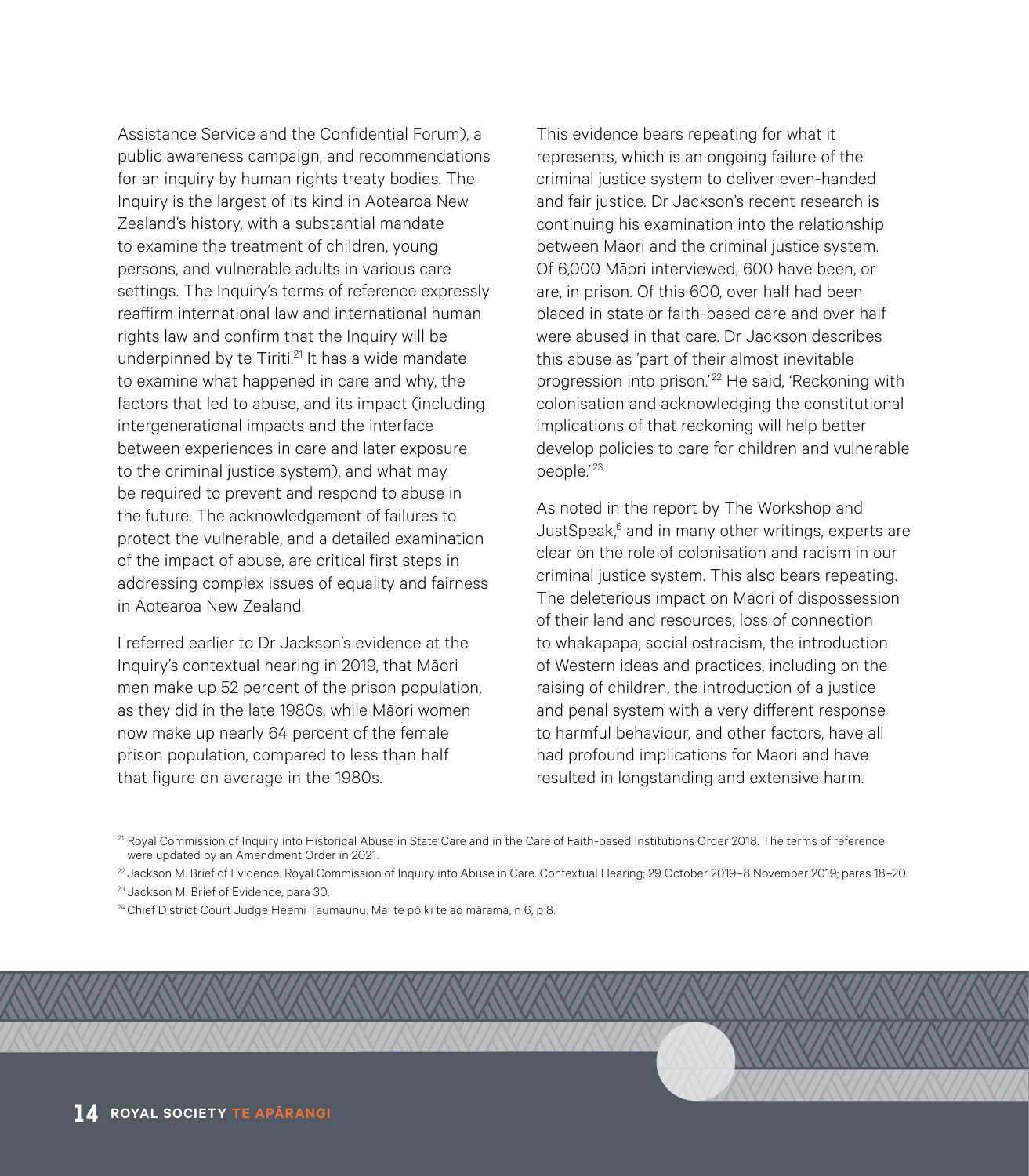Part of the colonisation experience was the urban drift between the 1950s and 1970s, occasioned by the removal of a viable economic base and a traditional way of life for Māori but without alternative support structures being put in place. It was during this time that the Māori prison population (relative to all prisoners) doubled.<sup>24</sup> Dr Jackson's seminal report *He Whaipaanga Hou – A New Perspective* in 1988,25 which investigated the criminal justice system's apparent bias against Māori, was expressly acknowledged by Chief Judge Taumaunu in his Norris Ward McKinnon Lecture.7

Dr Oliver Sutherland, who also gave evidence before the Inquiry, highlighted issues of bias against Māori boys from police and prosecutors in the 1970s and 80s, as well as the overrepresentation of Māori children in social welfare custody and penal institutions.26 He described how in 1970, '[A]ny Māori child before the court was more than twice as likely to be sent to a penal institution … as a non-Māori child, while the latter was more likely to be fined or simply admonished and discharged.'<sup>27</sup> These and similar justice sector statistics he described as 'profoundly disturbing'.<sup>28</sup>

While there are now good systems of legal representation generally available across the justice system, they are reportedly still not effectively penetrating all closed environments, and the contemporary treatment of children and young people in custody remains in serious question.

The Inquiry will present its report on redress in late 2021, with its final report on all investigations due in mid-2023. The Royal Commission presents an opportunity to turn a corner in our shared history. It is providing a forum for people to be heard, their experiences acknowledged, to receive support, and for the system to make necessary changes to prevent future abuse and provide fair and even-handed access to justice. Its messages must be heard.

#### **OTHER INVESTIGATIONS AND REVIEWS**

The Inquiry is not alone in its work examining state care and related access-to-justice issues. The Waitangi Tribunal recently undertook an urgent inquiry (WAI 2915) into Oranga Tamariki Ministry for Children policies and practices in relation to children taken into care, with a particular focus on 2015 to the present day, and presented its findings in April 2021.<sup>29</sup> The Tribunal is also undertaking a wide range of kaupapa inquiries, many of which engage with access-tojustice issues.<sup>30</sup> The issue of children being taken

<sup>25</sup> Department of Justice. Study Series 18. November 1988.

<sup>26</sup> Sutherland, O. Brief of Evidence. Royal Commission of Inquiry into Abuse in Care. Contextual Hearing; 29 October 2019-8 November 2019; paras 5–7 and 17–18.

- 29Waitangi Tribunal. *He Pāharakeke, he Rito Whakakīkinga Whāruarua: Oranga Tamariki Urgent Inquiry* (WAI 2915; 2021).
- 30Waitangi Tribunal. *2021 Kaupapa Inquiry Programme Appendix*. Available from: <https://waitangitribunal.govt.nz/inquiries/kaupapa-inquiries/>

<sup>27</sup> Ibid., para 22. 28 Ibid., para 31.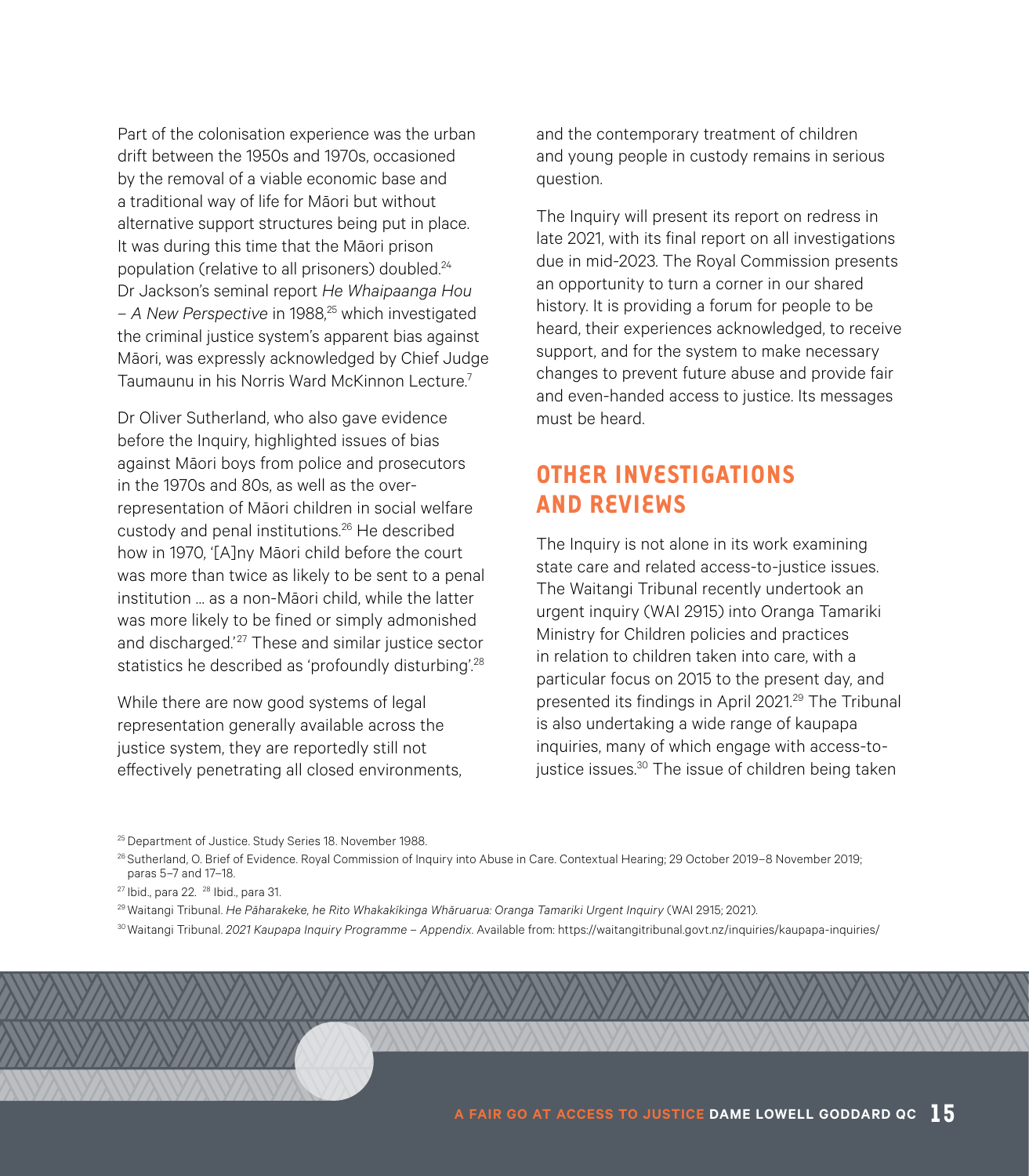into state care, and the experience of children and their families of the state care system, has also been the subject of a practice review by Oranga Tamariki Ministry for Children (November 2019), the Office of the Children's Commissioner (June 2020 and November 2020), the Office of the Ombudsman (August 2020), and the Whānau Ora Commissioning Agency (February 2020).<sup>31</sup>

The findings in these reviews warrant careful consideration. The Office of the Children's Commissioner, for example, found substantial and persistent inequities for Māori in the care and protection system. Assessments and removals of babies are happening earlier, with greater urgency to uplift Māori babies. State custody experiences are intergenerational in nearly half of all cases.<sup>32</sup> The Office identified a number of areas for change, each directed towards the humane treatment of mothers and their children, professional social work practice, and improving organisational culture.

<sup>32</sup> Office of the Children's Commissioner. *Te Kuku O Te Manawa (Report One of Two)*. June 2020; p 40.

<sup>31</sup> A full list of recent external investigations and reviews is available on the Oranga Tamariki website: [https://www.orangatamariki.govt.nz/about-us/](https://www.orangatamariki.govt.nz/about-us/reviews-and-inquiries/  ) [reviews-and-inquiries/](https://www.orangatamariki.govt.nz/about-us/reviews-and-inquiries/  )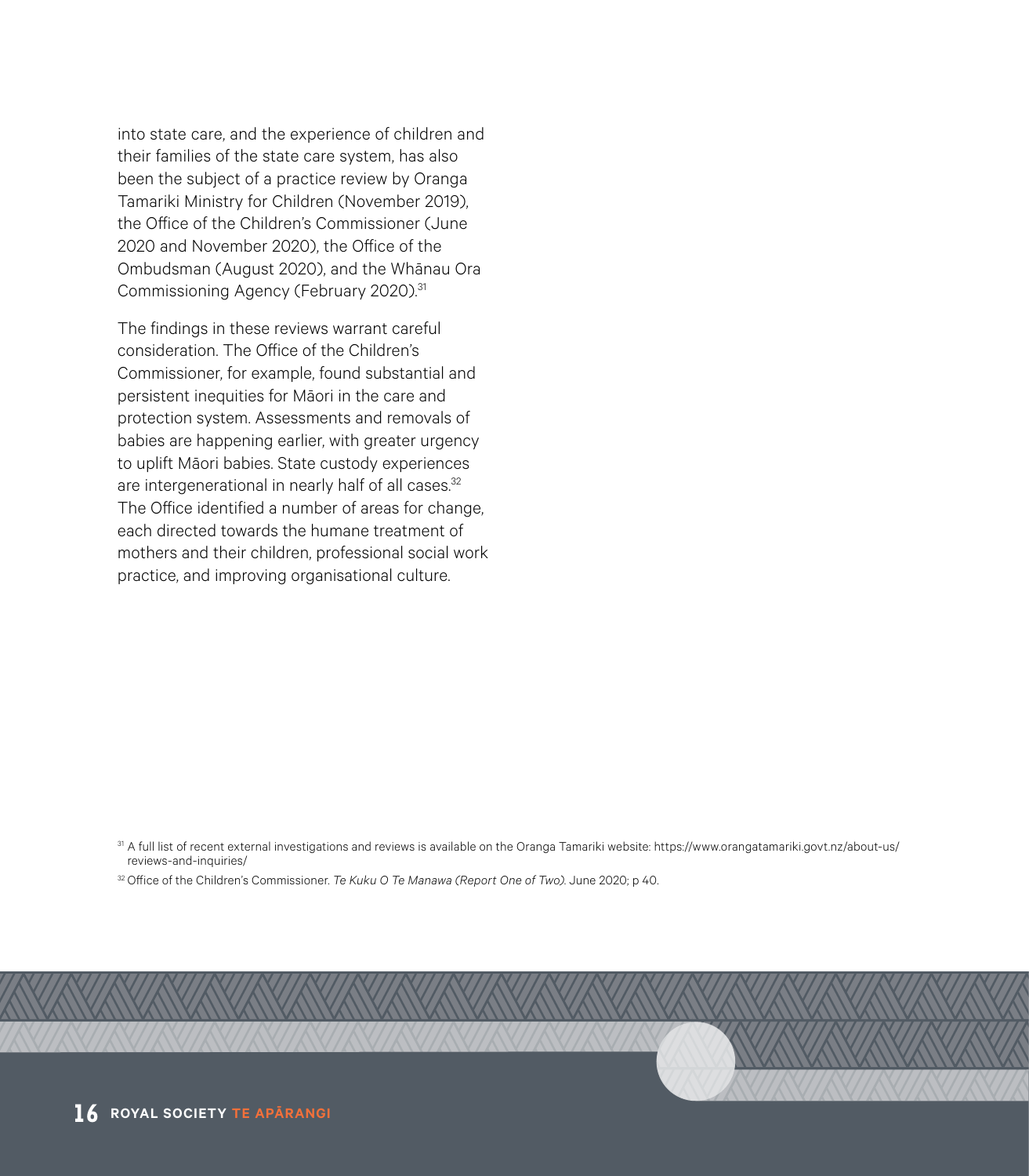#### **CONCLUDING REMARKS**

Access to justice is a fundamental human right and its measure lies in how effectively and fairly it is able to be accessed by all in society. It is unfortunately clear that people who are the most vulnerable and at risk in our society have not always been accorded the equality and empathy that true justice requires. Giving impetus to a communitybased approach that recognises the social drivers of crime and the need for transformative change, that acknowledges and implements the partnership principle of te Tiriti and focuses on resolutions that are effective in the long term, will do much to ensure that we rapidly move towards achieving a more socially cohesive and harmonious outcome for society in Aoteoroa New Zealand.

We have a rich legal framework in which to continue developing our jurisprudence in the effort towards a more fair and equitable society. Our legal history is replete with examples of efforts to create such a society, beginning with Magna Carta in 1215, to the growth of international human-rights law in the mid-20th century, and domestic instruments such as our own Bill of Rights Act in 1990. Overlaying this rich framework, the partnership principle of te Tiriti is the fundamental cornerstone in assessing how fair and even-handedly access to justice is being applied in Aoteoroa New Zealand.

The quest to achieve a fair and more equitable society, through a range of access-to-justice measures, is a process of continual evolution and refinement. In the field of human rights and criminal justice, Aotearoa New Zealand seems now to be embarking upon a more enlightened chapter of its constitutional history – a chapter that has given rise (or is giving rise) to a unique philosophy or jurisprudence shaped by our land, history, and common values. These values include mana and human dignity, protection of the vulnerable, partnership, and a shared future. Looking ahead, the realisation of fair access to justice in Aotearoa New Zealand (in practice as much as theory) will require honest introspection, innovation, and collective action.

#### Dame Lowell Goddard QC

*Expert commentaries may be reproduced with prior approval from the author and Royal Society Te Apārangi, and with credit being given to the source. Views expressed in any expert commentary published on Royal Society Te Apārangi's website or in print are the views of the author(s) and do not necessarily reflect the view of Royal Society Te Apārangi or its constituents.*